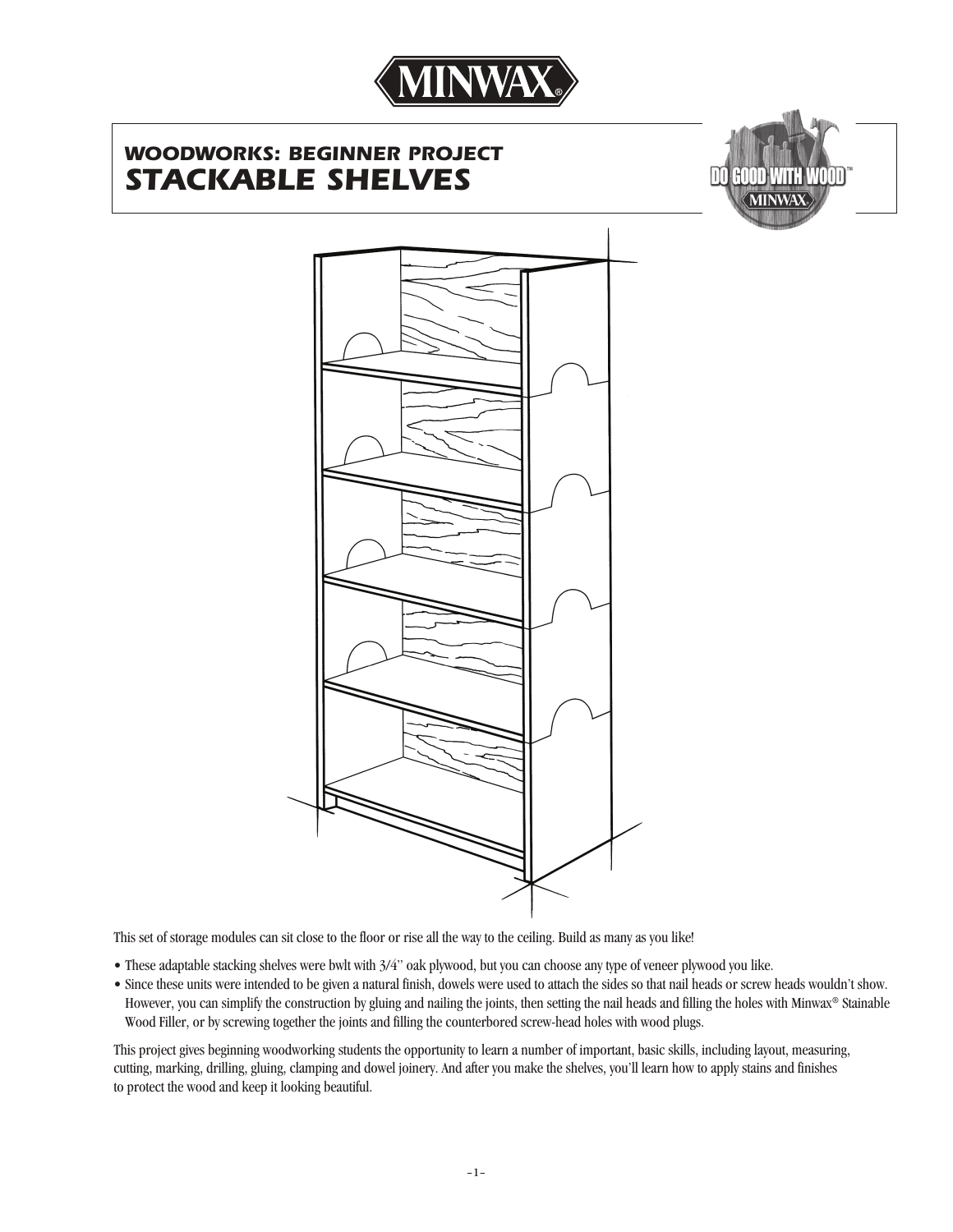## *TOOLS REQUIRED:*

### **Hand Tools**

- Try or combination square
- Screwdriver
- Bar clamps
- Hammer
- Tape measure or folding ruler
- Doweling jig
- Dowel centers
- Compass

#### **Power Tools**

- Jigsaw
- Table saw
- Electric drill and/or horizontal boring machine

# *SHOPPING LIST*

| <b>Item</b>                              | Quantity       |
|------------------------------------------|----------------|
| $3/4$ " red or white oak                 | $1-1/2$ sheets |
| veneer plywood $4' \times 8'$ sheets     |                |
| $3/4$ " x 6" x 36" long red or white oak |                |
| $1/4$ " dia. x 1 $1/4$ " wood dowels     | 86             |
| 6d finish nails                          | 25             |
| Wood glue                                |                |

## *CUTTING LIST*

– Water-filled metal container with tight-fitting lid

– Minwax® Wood Finish™ Stain Brush – Minwax® Polyurethane Brush – Minwax® Stainable Wood Filler

**Miscellaneous** – Pencil – Safety glasses – Sandpaper

– Respirator – Gloves for finishing – Mineral spirits

– Clean, lint-free cloths

| Key           | Pcs.                    | <b>Size &amp; Description</b>                             |
|---------------|-------------------------|-----------------------------------------------------------|
|               | 8                       | $12$ " x $18 \frac{1}{s}$ " sides                         |
| B             | $\overline{\mathbf{c}}$ | $12$ " x 20 $3/s$ " base sides                            |
| $\mathcal{C}$ |                         | 11 1/4" x 29 1/4" shelves                                 |
| D             |                         | 15" x 29 1/4" backs                                       |
| E             |                         | $2\frac{1}{4}$ x 29 $\frac{1}{4}$ base strecher           |
| F             | 15                      | $\frac{1}{4}$ " x $\frac{3}{4}$ " edging, various lengths |

## *WOOD FINISHING PRODUCTS:*

#### *Recommended Finish*

- **Prep:** Minwax® Pre-Stain Wood Conditioner
- **Stain:** Minwax® Gel Stain Honey Maple (or any color you prefer)

**Finish:** Minwax® Wipe-On Poly Satin

#### *Alternate Finish 1*

| Minwax <sup>®</sup> Pre-Stain Wood Conditioner<br>Prep: |  |
|---------------------------------------------------------|--|
|---------------------------------------------------------|--|

- **Stain:** Minwax® Wood Finish™ Golden Pecan (or any color you prefer)
- **Finish:** Minwax® Fast-Drying Polyurethane Semi-Gloss (or any sheen you prefer)

### *Alternate Finish 2*

**Prep:** Minwax® Pre-Stain Wood Conditioner

#### **One-step stain & finish:**

 Minwax® PolyShades® Honey Pine (or any color you prefer)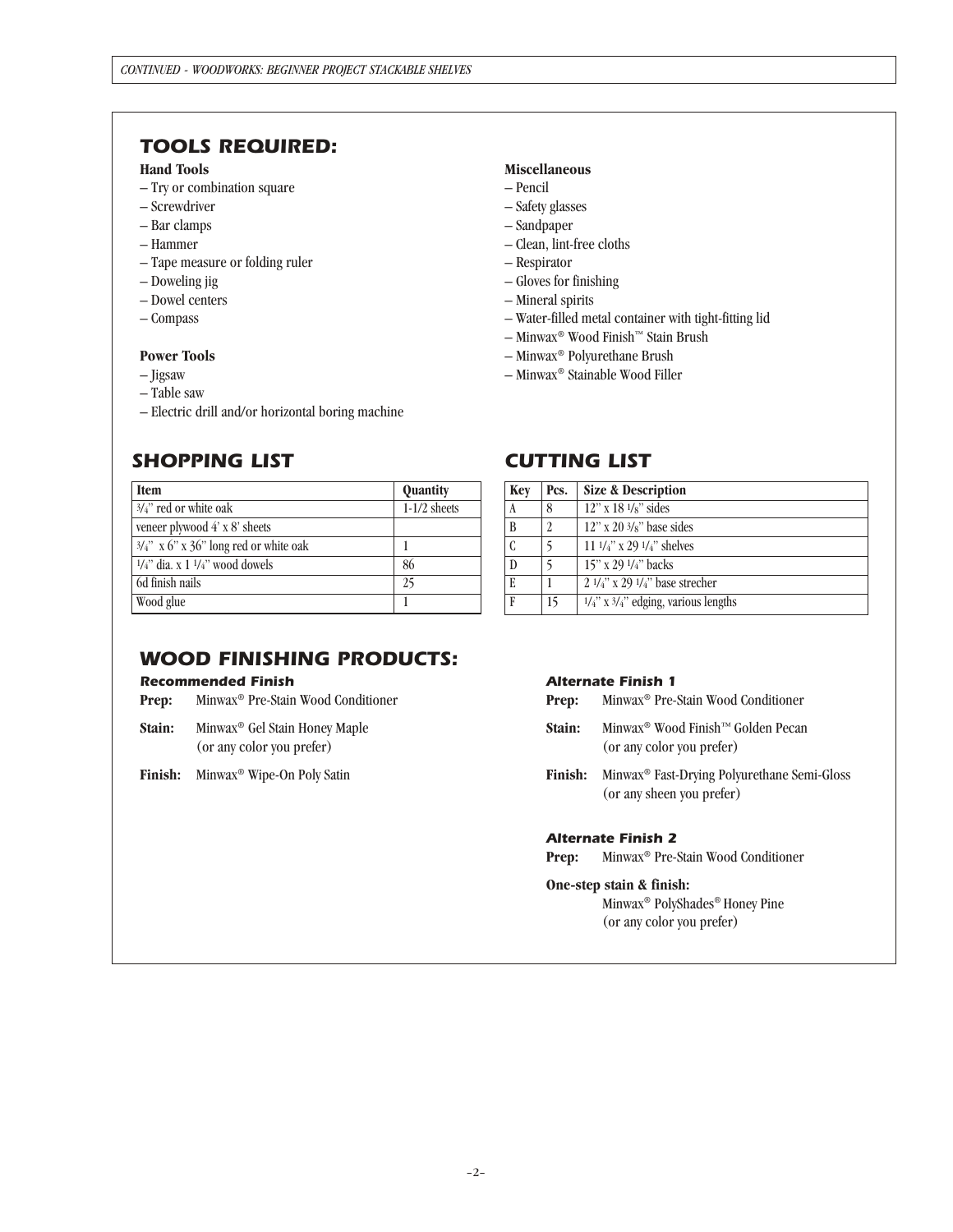## *BEFORE YOU BEGIN*

Good craftsmanship begins and ends with good work habits, so make the following steps part of your routine workshop practice. If you have any doubts or questions about how to proceed with a project, always discuss them with your shop instructor.

• Carefully and fully review plans and instructions before putting a tool to the project lumber.

• Work sensibly and safely. Wear safety goggles when doing work that creates flying chips and sawdust; wear the appropriate respirator whenever making sawdust or working with thinners or other solvents. • At the end of every work session, clean up your shop area and put

away all portable tools.

## *PROCEDURE*

Refer to the project illustration (Fig. A) shown on page 6.

**1.** Plan and lay out all the plywood cuts (A, B, C, D) on one-and-a-half sheets of oak plywood. From the full 4' x 8' sheet, you can cut seven sides (A), the two base sides (B), four shelves (C) and two backs (D). From the  $4'$  x  $4'$  sheet, you can cut one side (A), one shelf (C) and three backs (D).

**2.** Cut all the plywood pieces.

**3.** Use a compass to lay out the semicircular cutouts for the interlocking sides. Use a jigsaw to make the cutouts.

**4.** On the table saw, rip the solid oak to make the stretcher (E) and the 1/4" edging (F).

**5.** Begin assembling the shelf modules by gluing and nailing the backs (D) to the shelves (C), as shown in figure B on page 7. You must also attach the solid oak stretcher (E) to the underside of the base module shelf, as shown in Figure A on page 6. To attach the stretcher invisibly, use the concealed-dowel method suggested for joining the sides to the shelf/back assemblies, as described in steps 7 and 8. Drill for four dowels along the top edge of the stretcher and one dowel at each end.

**6.** Lay out locations for the dowel holes in the ends of all the shelves. There will be four dowels on the end of each shelf and back. See Figure C on page 7.

**7.** Using a doweling jig or a horizontal boring machine, drill l/4"-dia. x l"-deep holes into the ends of the shelves.

**8.** Using dowel centers, transfer the locations of the dowel holes on the shelves to the inside faces of the sides. At this point, you should group the pieces into module sets (two sides, one back, one shelf) and number them so they'll stay together through the assembly.

**9.** Drill l/4"-dia. x l/2"-deep holes into the locations marked by the dowel centers.

**10.** Cut to length and then glue and clamp the edging to front edges of the shelves and sides. If any glue squeezes out, wipe it away immediately with a damp cloth. Allow the glue to dry before proceeding to the next step.

**11.** Sand the edging until it is smooth and even with the plywood.

**12.** Assemble each module, carefully applying glue and using bar clamps to draw the pieces tightly together. Check for any glue that might have squeezed out of a seam and wipe it away with a damp cloth. Allow the glue to dry before proceeding to the staining and finishing.

# *STAINING AND FINISHING*

*Woodworker's Tip: Though you may be tempted to cut short your sanding, preparation and application time, don't do it. These tasks are very important steps in obtaining a high-quality finish. Remember, it is the finish, just as much as the fit and smoothness of the parts that will have great bearing on how people judge your craftsmanship. To ensure an excellent result, follow the steps listed in this section and also the instructions the finish manufacturer puts on its products.*

### **Finishing Tips**

• Test the stains and finishes you are planning to use on scraps of wood. On the back of the scrap, mark the stain/finish combination and the type of wood. Allow all samples to dry thoroughly before making your final finish selection. Save your samples for quick reference on future projects.

• All stains and finishes must be allowed to dry thoroughly between coats. Remember that drying times can vary due to humidity and other climatic conditions.

• If you have some leftover stain or finish, wipe the can rim so that stain or finish in the rim won't dry out and prevent the lid from forming a tight seal.

• Brushes used for oil-based finishes must be cleaned with mineral spirits.

**13.** Sand the shelf modules with 120-grit paper, then move up to 220- grit to complete the pre-finish smoothing. Use a pad sander and with-the-grain sanding strokes to remove any marks or scratches that may have occurred during assembly. Dust off the piece and wipe it carefully with a clean, lint-free cloth lightly dampened with mineral spirits.

**14.** If you choose a stain and topcoat finish, do the staining in two steps, starting on the interior surfaces and then moving to the exterior surfaces.

**NOTE:** If you choose a softwood such as pine, you'll need to prepare it for staining with a coat of Minwax® Pre-Stain Wood Conditioner. Applying this will help to ensure even absorption of stain and prevent blotchiness that can occur with some softwoods. Simply brush the conditioner over all the wood and allow it to penetrate for 5 to 15 minutes. Then remove excess conditioner with a clean dry cloth.

### **Recommended Finish:**

**15.** Apply the Minwax® Gel Stain you've chosen to the interior surfaces using a clean, lint-free cloth or natural bristle brush. Allow the Gel Stain to set for about 5 to 10 minutes, then wipe off any excess. Repeat for the exterior surfaces. Allow the stain to dry for 24 hours before applying the finish.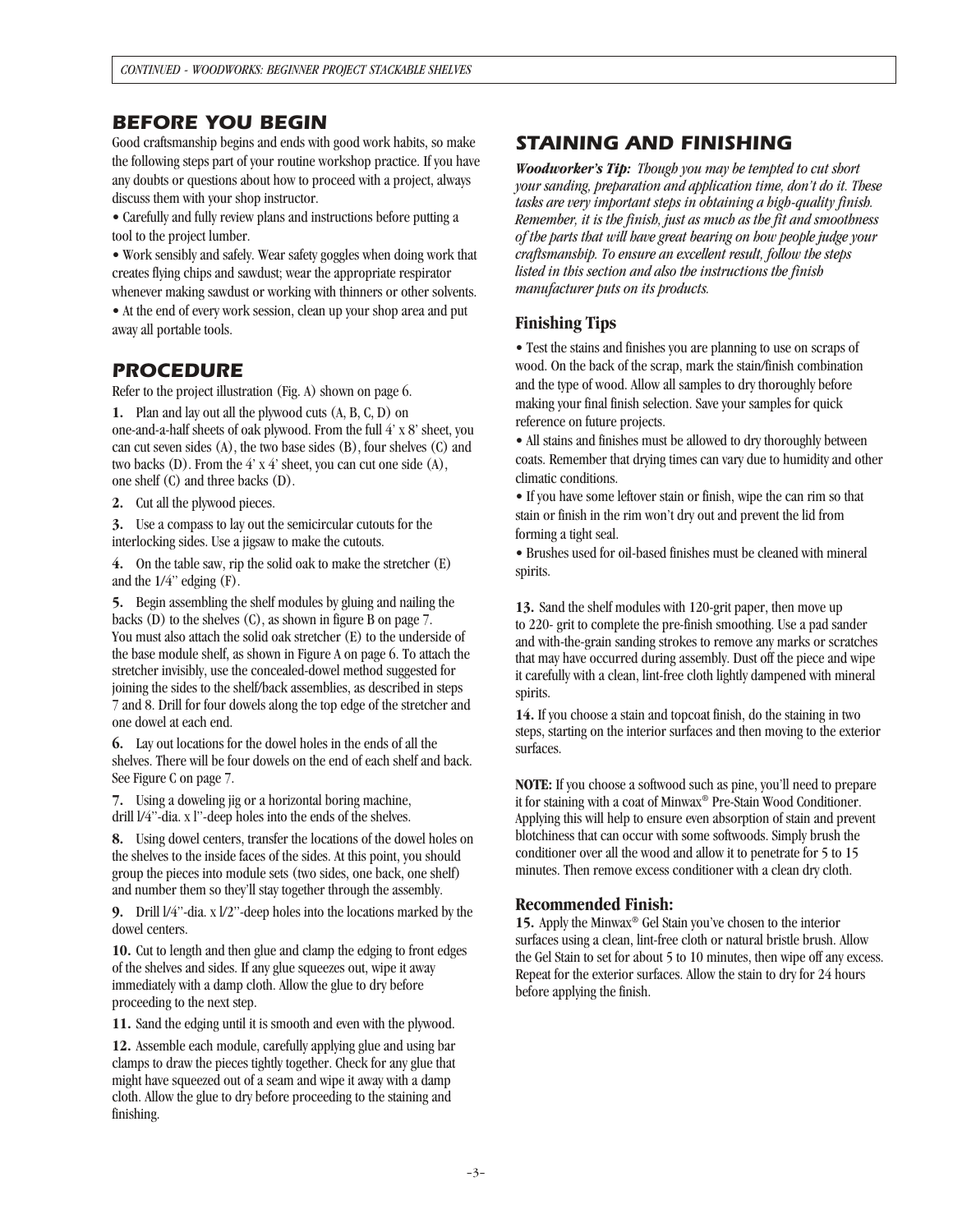*Woodworker's Tip: When wiping off stain, make certain that your last wipe with the cloth goes with the grain of the wood. This way, any stain you might miss during wipe-off will be visually minimized by the wood grain.*

**16.** Apply Minwax® Wipe-On Poly following the directions on the can. Use a clean, soft, lint-free cotton cloth. Allow the first coat to dry overnight.

**17.** The next day, sand all surfaces lightly with 220-grit paper using with-the-grain strokes. Dust off and wipe all surfaces with a cloth lightly dampened with mineral spirits. Apply a second coat of Wipe- On Poly and set the pieces aside to cure overnight.

**18.** The next day, sand all surfaces lightly with 220-grit paper. Dust off and wipe the piece with a cloth lightly dampened with mineral spirits and apply the third and final coat of Wipe-On Poly. Allow the shelves to cure for several days before stacking and using them.

### **Alternate Finish 1:**

**19.** Prepare the wood as you did in the recommended finish.

**NOTE:** If you choose a softwood such as pine, you'll need to prepare it for staining with a coat of Minwax® Pre-Stain Wood Conditioner. Applying this will help to ensure even absorption of stain and prevent blotchiness that can occur with some softwoods. Simply brush the conditioner over all the wood and allow it to penetrate for 5 to 15 minutes. Then remove excess conditioner with a clean dry cloth.

**20.** Apply the Minwax® Wood Finish™ you've chosen to the interior surfaces using a clean, lint-free cloth. Allow the Wood Finish™ to set for about 5 to 15 minutes, then wipe off any excess. Repeat for the exterior surfaces. Allow the stain to dry for 24 hours before applying the clear protective finish.

**21.** Apply Minwax® Fast-Drying Polyurethane following the directions on the can. Use a good quality, natural bristle brush suitable for use with polyurethane. Allow the first coat to dry overnight.

**22.** The Following day, sand all surfaces tightly with 220-grit paper using with-the-grain strokes. Dust off and wipe all surfaces with a cloth lightly dampened with mineral spirits. Apply a second coat of Fast-Drying Polyurethane and set the pieces aside to cure overnight.

**23.** The next day, sand all surfaces lightly with 220-grit paper. Dust off and wipe the piece with a cloth lightly dampened with mineral spirits and apply the third and final coat of Fast-Drying Polyurethane. Allow the shelves to cure for several days before stacking and using them.

### **Alternate Finish 2:**

**24.** Prepare the wood as you did for the other finishes.

**NOTE:** If you choose a softwood such as pine, you'll need to prepare it for staining with a coat of Minwax® Pre-Stain Wood Conditioner. Applying this will help to ensure even absorption of stain and prevent blotchiness that can occur with some softwoods. Simply brush the conditioner over all the wood and allow it to penetrate for 5 to 15 minutes. Then remove excess with a clean dry cloth.

**25.** Apply Minwax® PolyShades® following the directions on the can. Use a good quality, natural bristle brush suitable for use with polyurethane. Allow the first coat to dry overnight.

**25.** Apply Minwax® PolyShades® following the directions on the can. Use a good quality, natural bristle brush suitable for use with polyurethane. Allow the first coat to dry overnight.

**26.** The next day, sand all surfaces lightly with 220-grit paper using with-the-grain strokes. Dust off and wipe all surfaces with a cloth dampened with mineral spirits. Apply a second coat of PolyShades® and set the pieces aside to cure overnight. Repeat this process if a third coat is desired, or allow the shelves to cure for several days before stacking and using them.

## **Product Safety**

For your safety and the safety of those you work with, always read the safety warnings, which manufacturers print on their labels, and follow them to the letter. Typical safety advice and instructions will contain information such as the following:

### **DANGER! MINERAL-BASED PRODUCTS ARE HARMFUL OR FATAL IF SWALLOWED. SKIN IRRITANT. COMBUSTIBLE. KEEP OUT OF REACH OF CHILDREN.**

**WARNING!** Removal of old paint by sanding, scraping or other means may generate dust or fumes that contain lead. Exposure to lead dust or fumes may cause brain damage or other adverse health effects,especially in children or pregnant women. Controlling exposure to lead or other hazardous substances requires the use of proper protective equipment, such as properly fitted respirator (NIOSH approved) and proper containment and cleanup. For more information, call the National Lead Information Center at 1-800-424-LEAD (in U.S.) or contact your local health authority.

**DANGER:** Contains mineral spirits. Do not take internally. Avoid contact with skin and eyes. Wear rubber gloves and safety glasses when handling. Do not use or store near heat, sparks, flame or other source of ignition. Close container after each use. Avoid inhalation and use only with adequate ventilation. If using indoors, open all windows and doors to make sure there is fresh air movement. If you experience lightheadedness, dizziness or headaches, increase fresh air movement or leave the area. Reports have associated repeated and prolonged occupational overexposure to solvents with permanent brain and nervous system damage. Intentional misuse by deliberately concentrating and inhaling the contents may be harmful or fatal.

**FIRST AID:** If swallowed: Do not induce vomiting. Call physician immediately.

**FOR SKIN CONTACT:** Wash thoroughly with soap and water. If irritation persists, get medical attention.

**FOR EYE CONTACT:** IMMEDIATELY flush eyes thoroughly with water, then remove any contact lenses. Continue to flush eyes with water for at least 15 minutes. If irritation persists, get medical attention.

**IF AFFECTED BY INHALATION:** Immediately remove to fresh air. If symptoms persist, call physician.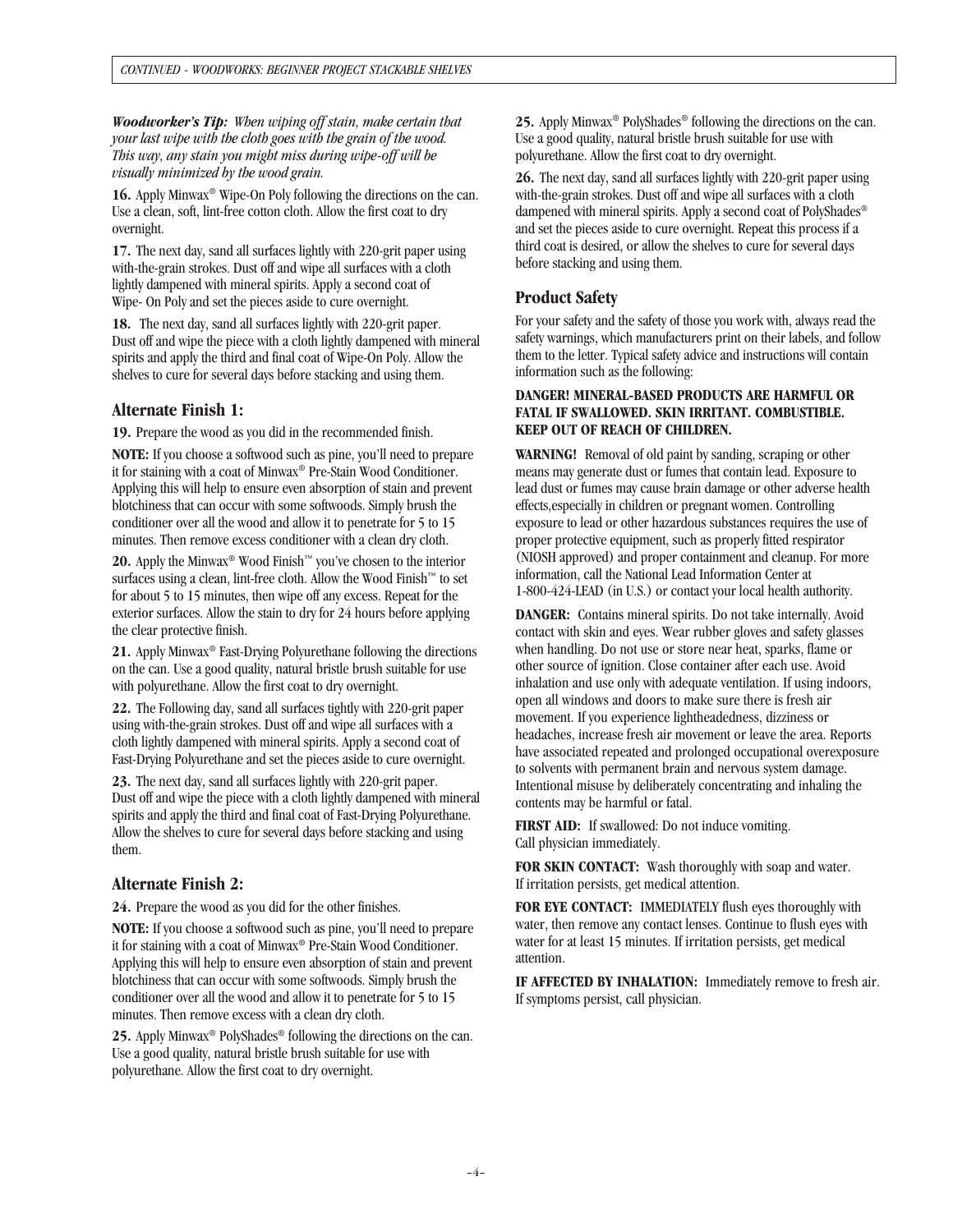### **When using Minwax® Polycrylic® Protective Finish:**

**VAPOR HARMFUL.** Use only with adequate ventilation. To avoid overexposure, open windows and doors or use other means to ensure fresh air entry during application and drying. If you experience eye watering, headaches or dizziness, increase fresh air supply or wear respiratory protection (NIOSH/MSHATC23C or equivalent) or leave the area. Avoid contact with eyes and skin. Wash hands after using. Keep container closed when not in use. Do not transfer contents to other containers for storage.

#### **DO NOT TAKE INTERNALLY.**

**FIRST AID.** In case of eye contact, flush thoroughly with large amounts of water for 15 minutes and get medical attention. For skin contact, wash thoroughly with soap and water. In case of respiratory difficulty, provide fresh air and call physician. If swallowed, get medical attention immediately.

#### **DELAYED EFFECTS FROM LONG-TERM OCCUPATIONAL OVEREXPOSURE.**

Contains solvents that can cause permanent brain and nervous system damage. Intentional misuse by deliberately concentrating and inhaling the contents may be harmful or fatal.

#### **SAFE DISPOSAL OF RAGS AND WASTE.**

Please be mindful of the safe way to dispose of rags and other waste. Rags, steel wool and other waste products soaked with oil finishes or solvents may spontaneously catch fire if improperly discarded. Place rags, steel wool and other waste immediately after use in a waterfilled metal container. Tightly seal and dispose of the waste materials in accordance with local trash removal regulations. Be sure to keep the waste out of reach of children.

> This project adapted with permission from American Woodworker magazine, Home Services Publications, Inc., an affiliate of Reader's Digest Association, Inc., Suite 700, 2915 Commers Drive, Eagan, MN 55121. ©Copyright 1992. All rights reserved. For subscriptions call toll-free: 1-800-666-3111.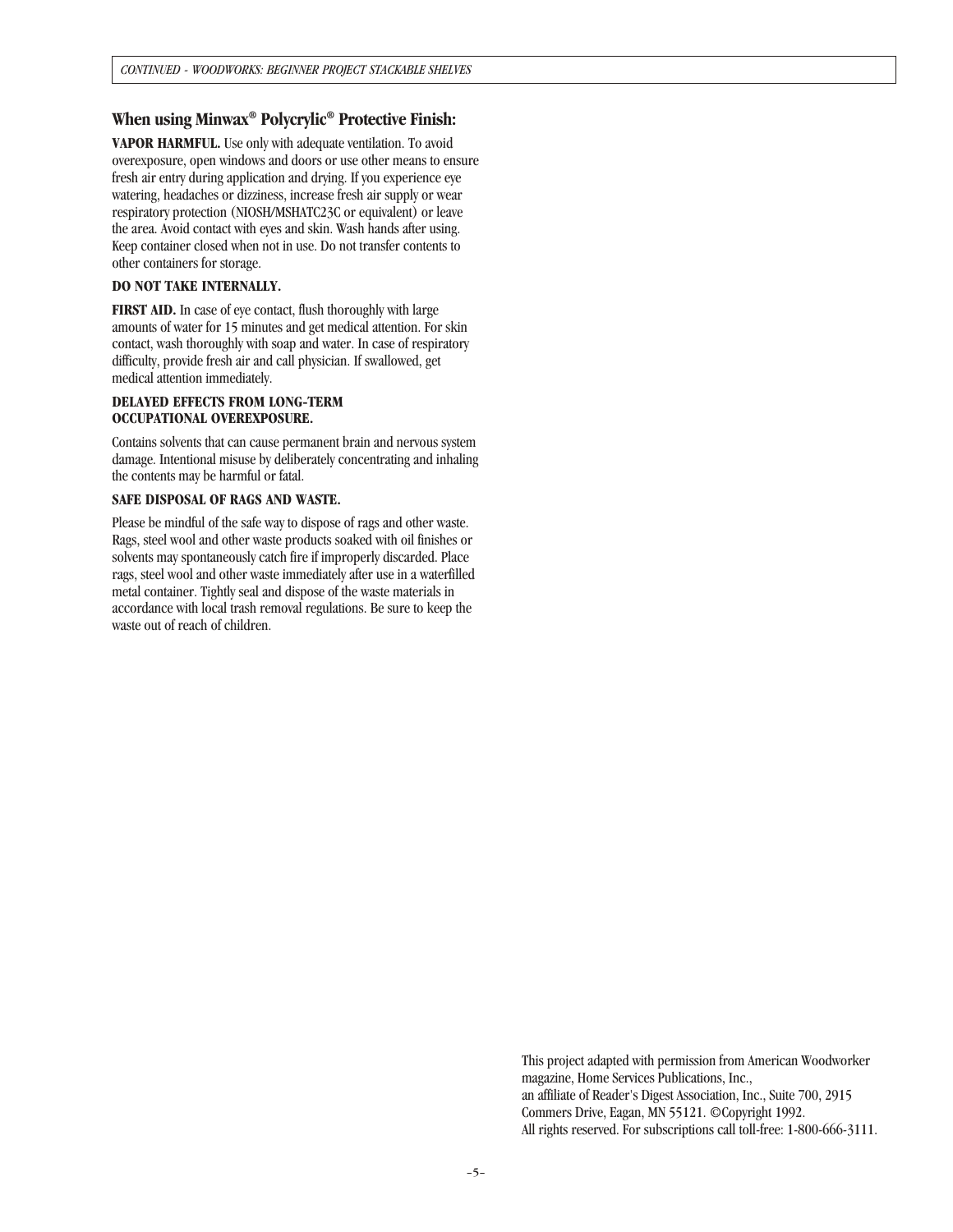# *FIG A. STACKABLE SHELVES*